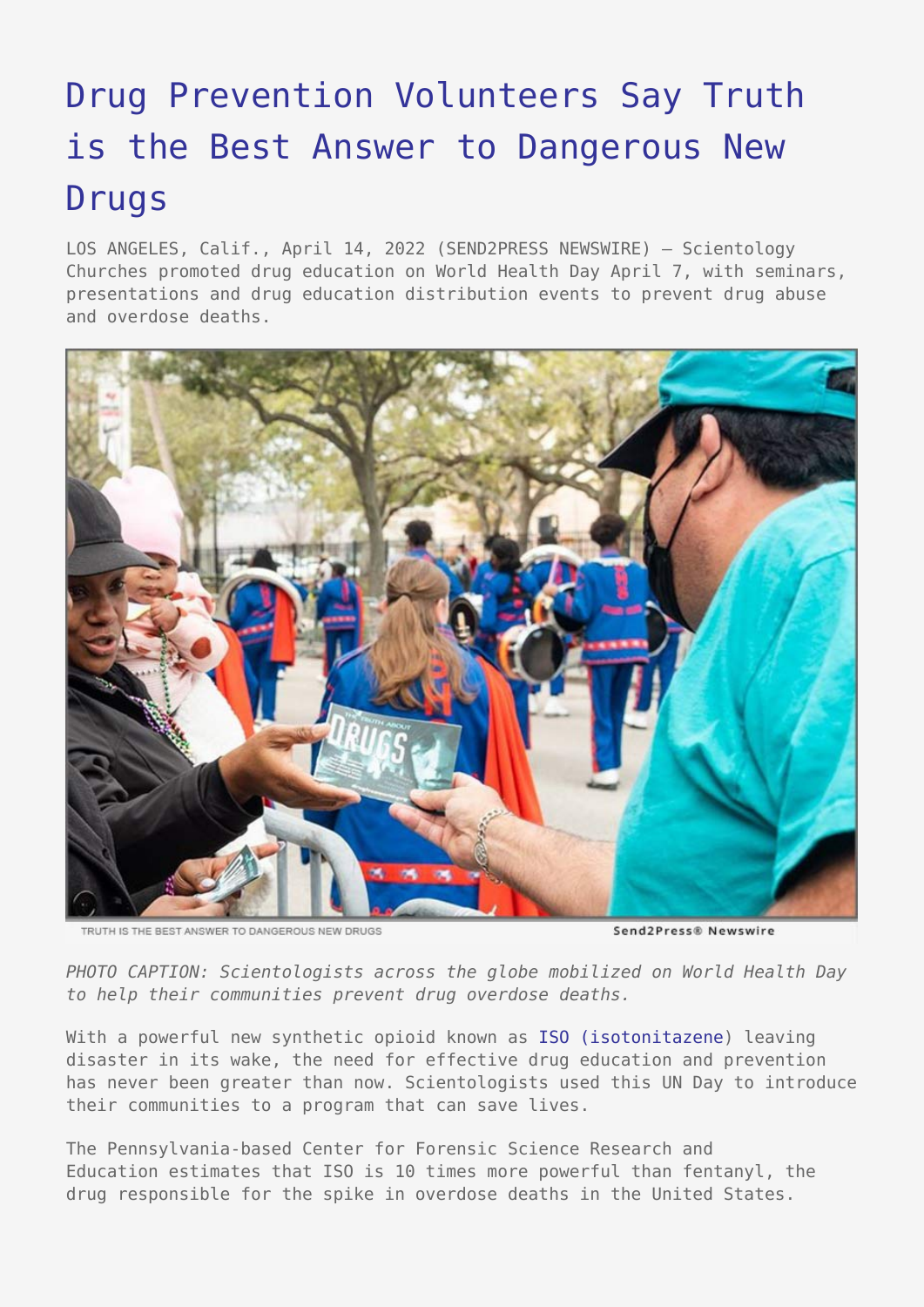[Florida Attorney General Ashley Moody](http://www.myfloridalegal.com/newsrel.nsf/newsreleases/A19BD1D4E0D39DFD852588070057E62D) warned the drug is "so strong that it can kill just by coming in contact with someone's skin or being accidentally inhaled. ISO has already been linked to overdose deaths in Florida." And she urges people to "please, never take *any* illicit drug and know that using just one time could cost you your life."

The UK has also seen an increase in drug poisoning deaths during the pandemic with approximately two-thirds of the deaths related to opioids. The *[British](https://www.bmj.com/content/375/bmj.n2865/rr-0) [Medical Journal](https://www.bmj.com/content/375/bmj.n2865/rr-0)* states isotonitazene "is 500 times more potent than morphine."

Scientology Churches and Missions sponsor chapters of Foundation for a Drug-Free World. Volunteers share the Foundation's Truth About Drugs initiative with local families, educators, school resource officers and anyone wishing to prevent senseless overdose deaths and help youth get off to a good start in life.

One of the key elements of the Foundation's drug education and prevention materials is the award-winning *Truth About Drugs—Real People, Real Stories* documentary. It features interviews with former addicts who lived to tell the tale. And a common thread in their stories is that:

- No one sets out to become a drug addict.
- Drug pushers will say *anything*to get you to experiment with a drug.
- If they had any idea what would happen to them, they would never have started.

It isn't enough to tell kids to "say 'No' to drugs." They have to understand why. That is what makes the Truth About Drugs so effective. By watching the videos and reading the youth-friendly booklets, young people can make the self-determined decision to do what experts say is the only foolproof way of avoiding overdose deaths in this age of designer additives: Simply do not experiment with illicit drugs in the first place.

[Foundation for a Drug-Free World](http://www.drugfreeworld.org/) is a secular nonprofit public benefit corporation that empowers youth and adults with factual information about drugs so they can make informed decisions and live drug-free. The Foundation oversees the Truth About Drugs campaign and coordinates an international network of volunteers brought together by their common purpose to create a drug-free world.

Grown to a network of thousands of volunteers in more than 200 chapters around the world, the Foundation partners with some 1,800 groups and organizations.

The Scientology Network original series *Voices for Humanity* documents the kind of change this initiative can accomplish:

In San Diego, California, [Beatriz Villarrealu](https://www.scientology.tv/series/voices-for-humanity/beatriz-villarreal.html)ses the initiative to combat drug abuse by educating families on the dangers of drugs.